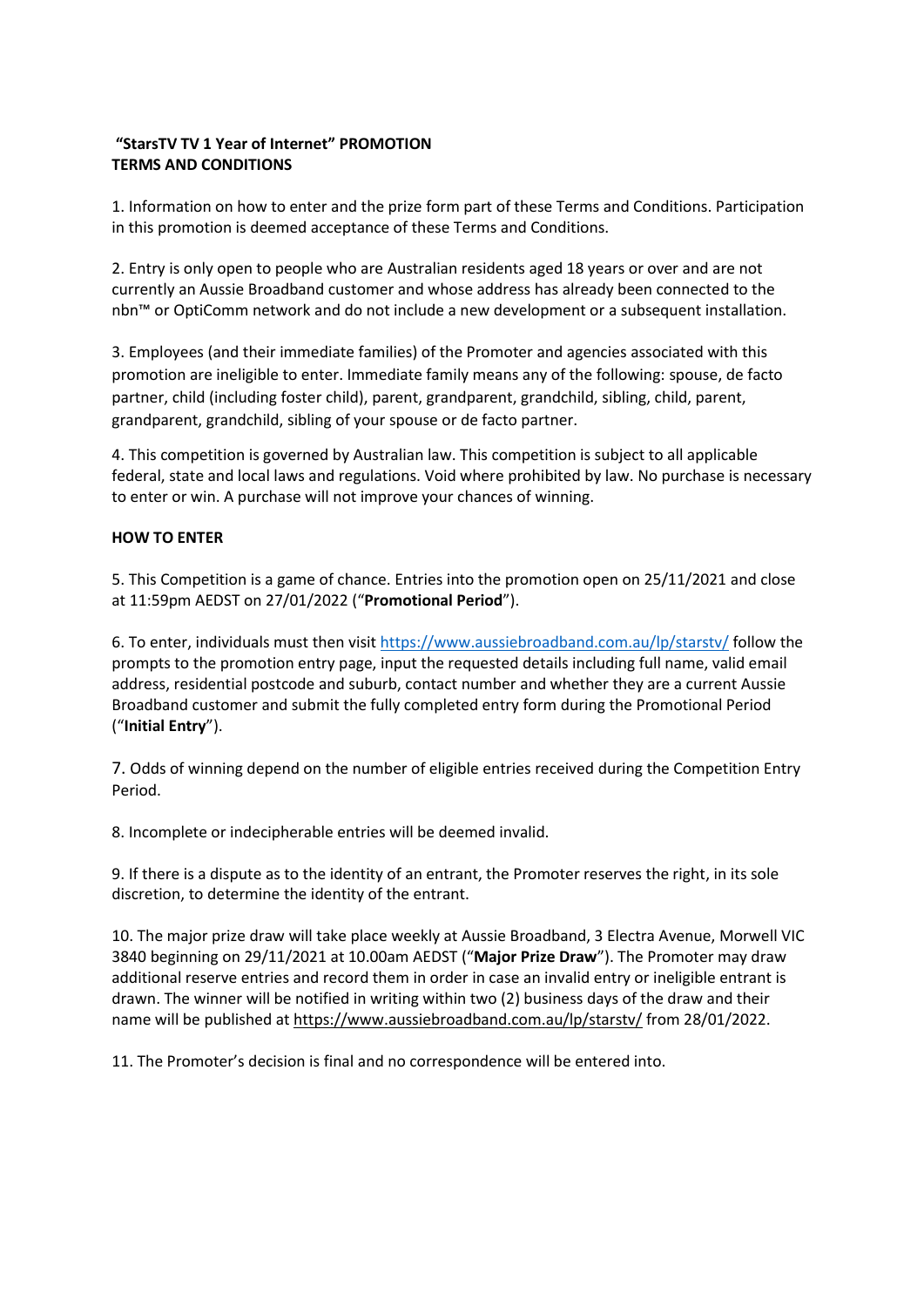12. There are 10 prizes to win. The first valid entry drawn each week in the Major Prize Draw will win one of the below prize options based on the nbn™ & OptiComm plan availability. The table below shows the total overall value if all 10 winners were to be on the same plan. We don't know which plans will be provided therefore we cannot state the actual prize value. The maximum would be \$17,880:

| <b>Prize</b>     | \$ Per month | \$Total per winner | \$Total overall |
|------------------|--------------|--------------------|-----------------|
| 12/1Mbps         | \$59         | \$708              | \$7,080         |
| 25/10Mbps        | \$69         | \$828              | \$8,280         |
| 50/20Mbps        | \$79         | \$948              | \$9,480         |
| 75/20Mbps        | \$89         | \$1,068            | \$10,680        |
| Homefast         | \$99         | \$1,188            | \$11,880        |
| 100/40           | \$109        | \$1,308            | \$13,080        |
| <b>Superfast</b> | \$129        | \$1,548            | \$15,480        |
| <b>Ultrafast</b> | \$149        | \$1,788            | \$17,880        |

The internet speed included in the Aussie Broadband nbn™️ & OptiComm plans awarded will be the speed specified in clause 12 above for the Major Prize or the best available service depending upon the nbn<sup>™</sup> & OptiComm connection type at the winner's home address.

Aussie Broadband does not service Satellite nbn™️ areas (or winners who only have ADSL capabilities at their residence). In the event a winner cannot be serviced by Aussie Broadband an alternative prize of equal value will be awarded in lieu of the Aussie Broadband nbn™️ & OptiComm plans or the winner may transfer it to a family member or friend who can use the service.

Aussie Broadband nbn™️ & OptiComm plans are subject to Aussie Broadband's standard terms and conditions which are available at https://aussiebroadband.com.au/forms/legal/general-termsconditions.pdf.

## 13.

# **PRIZES & APPROXIMATE RETAIL VALUES ("ARV")**

Total Prize Pool Value - \$17,880 There is a total of 10 prizes totalling \$17,880 inclusive of GST.

# **Major Prize:**

- 12 Months of Internet
- Unlimited Plans
- Highest Available Speed Plan

# **Prize draws**

14. Subject to the unclaimed prize draw clause, if for any reason a winner does not take / redeem a prize (or an element of the prize) by the time stipulated by the Promoter, then the prize (or that element of the prize) will be forfeited.

15. If any prize (or part of any prize) is unavailable, the Promoter, in its discretion, reserves the right to substitute the prize (or that part of the prize) with a prize to the equal value and/or specification, subject to any written directions from a regulatory authority.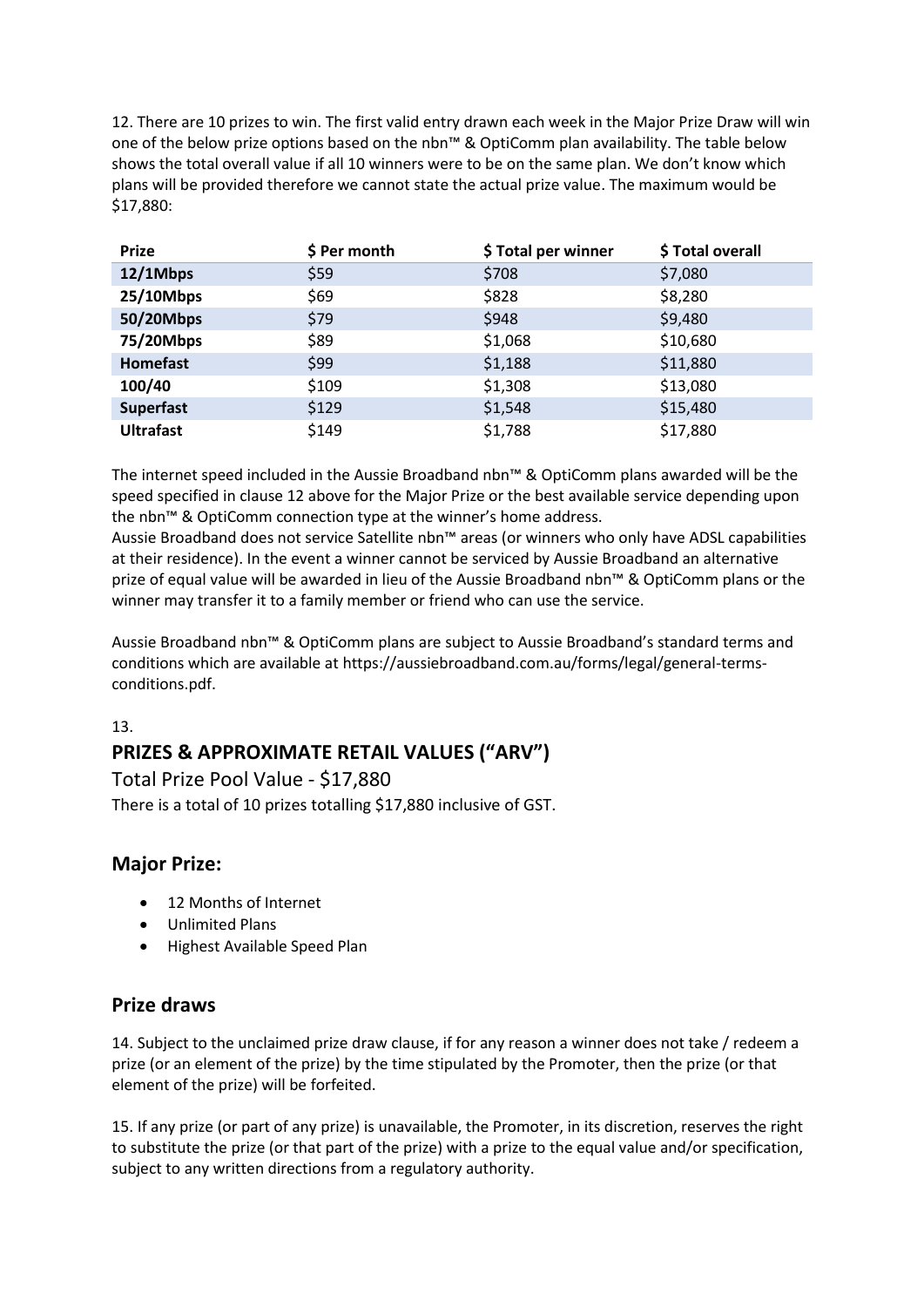16. Prizes, or any unused portion of a prize, are not transferable or exchangeable and cannot be taken as cash.

17. A draw for any unclaimed prizes may take place on 01/02/2022 at the same time and place as the original draw, subject to any directions from a regulatory authority. Winners, if any, will be notified in writing within two (2) business days of the draw and their name will be published at <https://www.aussiebroadband.com.au/lp/starstv/> from 08/02/2022.

18. Entrants consent to the Promoter using their name, likeness, image and/or voice in the event they are a winner (including photograph, film and/or recording of the same) in any media for an unlimited period without remuneration for the purpose of promoting this promotion (including any outcome), and promoting any products manufactured, distributed and/or supplied by the Promoter.

19. If this promotion is interfered with in any way or is not capable of being conducted as reasonably anticipated due to any reason beyond the reasonable control of the Promoter, including but not limited to technical difficulties, unauthorised intervention or fraud, the Promoter reserves the right, in its sole discretion, to the fullest extent permitted by law: (a) to disqualify any entrant; or (b) subject to any written directions from a regulatory authority, to modify, suspend, terminate or cancel the promotion, as appropriate.

20. Any cost associated with accessing the promotional website is the entrant's responsibility and is dependent on the Internet service provider used.

21. Quality control errors will not invalidate an otherwise valid prize claim. Unless otherwise due to fraud or ineligibility under these Terms and Conditions, all prize claims in excess of the advertised prize pool will be honoured.

22. Nothing in these Terms and Conditions limits, excludes or modifies or purports to limit, exclude or modify the statutory consumer guarantees as provided under the Competition and Consumer Act, as well as any other implied warranties under the ASIC Act or similar consumer protection laws in the States and Territories of Australia ("**Non-Excludable Guarantees**"). Except for any liability that cannot by law be excluded, including the Non-Excludable Guarantees, the Promoter (including its respective officers, employees and agents) excludes all liability (including negligence), for any personal injury; or any loss or damage (including loss of opportunity); whether direct, indirect, special or consequential, arising in any way out of the promotion.

23. Except for any liability that cannot by law be excluded, including the Non-Excludable Guarantees, the Promoter (including its respective officers, employees and agents) is not responsible for and excludes all liability (including negligence), for any personal injury; or any loss or damage (including loss of opportunity); whether direct, indirect, special or consequential, arising in any way out of: (a) any technical difficulties or equipment malfunction (whether or not under the Promoter's control); (b) any theft, unauthorised access or third party interference; (c) any entry or prize claim that is late, lost, altered, damaged or misdirected (whether or not after their receipt by the Promoter) due to any reason beyond the reasonable control of the Promoter; (d) any variation in prize value to that stated in these Terms and Conditions; (e) any tax liability incurred by a winner or entrant; or (f) use of the Major Prize or an Instant Daily Prize.

24. The Promoter collects personal information ("**PI**") in order to conduct the promotion and may, for this purpose, disclose such PI to third parties, including but not limited to agents, contractors, service providers, prize suppliers and, as required, to Australian regulatory authorities. Entry is